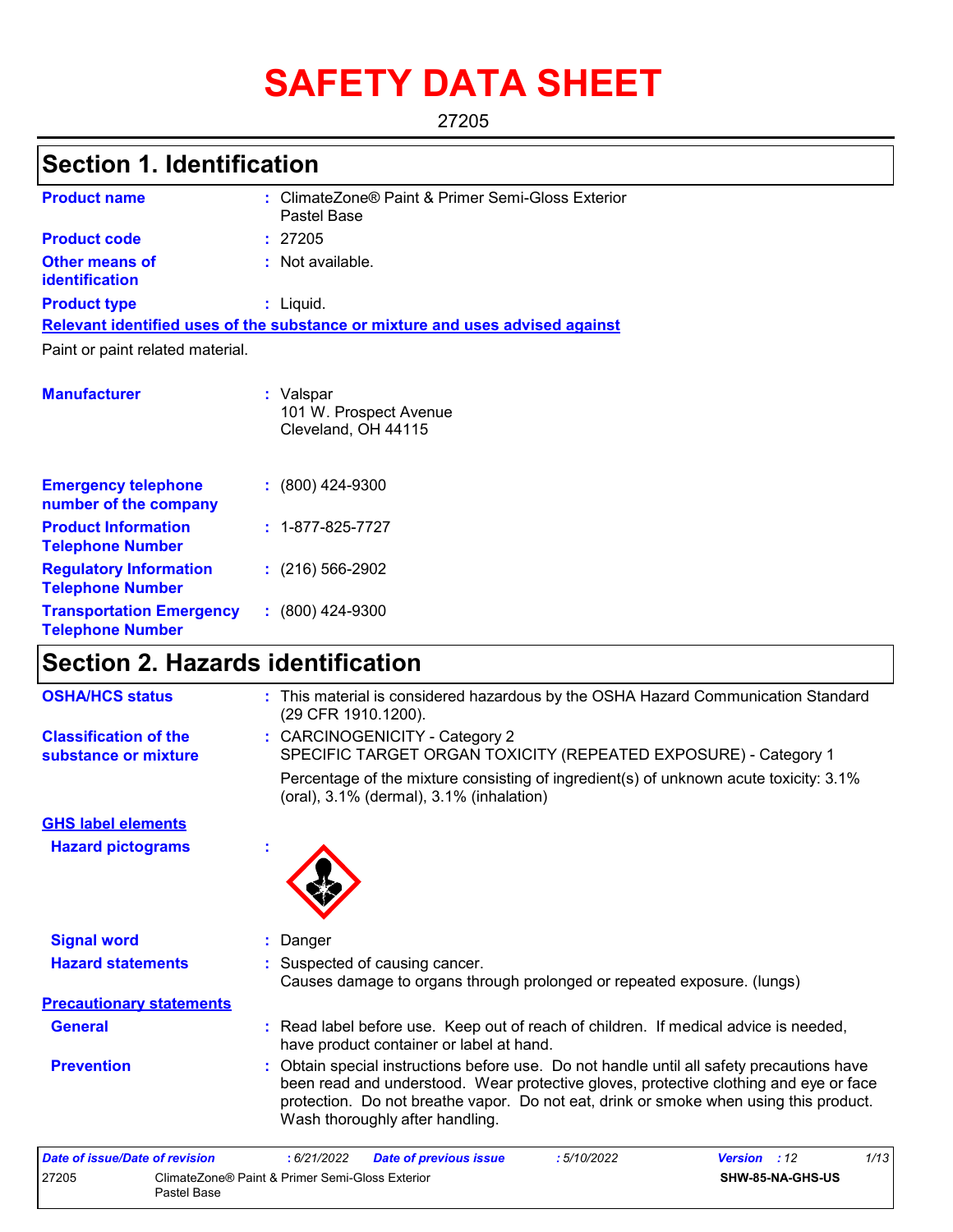## **Section 2. Hazards identification**

| <b>Response</b>                            | : IF exposed or concerned: Get medical advice or attention.                                                                                     |
|--------------------------------------------|-------------------------------------------------------------------------------------------------------------------------------------------------|
| <b>Storage</b>                             | : Store locked up.                                                                                                                              |
| <b>Disposal</b>                            | : Dispose of contents and container in accordance with all local, regional, national and<br>international regulations.                          |
| <b>Supplemental label</b><br>elements      | WARNING: This product contains chemicals known to the State of California to cause<br>cancer and birth defects or other reproductive harm.      |
|                                            | Please refer to the SDS for additional information. Keep out of reach of children. Do not<br>transfer contents to other containers for storage. |
| <b>Hazards not otherwise</b><br>classified | : None known.                                                                                                                                   |

## **Section 3. Composition/information on ingredients**

| Substance/mixture                              | : Mixture        |
|------------------------------------------------|------------------|
| <b>Other means of</b><br><b>identification</b> | : Not available. |

#### **CAS number/other identifiers**

| Ingredient name      | $\%$ by weight | <b>CAS number</b> |
|----------------------|----------------|-------------------|
| l Titanium Dioxide   | 1≥10 - ≤25     | 13463-67-7        |
| Kaolin               | 5≥ا            | 1332-58-7         |
| Heavy Paraffinic Oil | '≥ا            | 64742-65-0        |

Any concentration shown as a range is to protect confidentiality or is due to batch variation.

**There are no additional ingredients present which, within the current knowledge of the supplier and in the concentrations applicable, are classified and hence require reporting in this section.**

**Occupational exposure limits, if available, are listed in Section 8.**

## **Section 4. First aid measures**

| <b>Description of necessary first aid measures</b> |                                                                                                                                                                                                                                                                                                                                                                                                                                                                                                                                                                                                                                                                                   |
|----------------------------------------------------|-----------------------------------------------------------------------------------------------------------------------------------------------------------------------------------------------------------------------------------------------------------------------------------------------------------------------------------------------------------------------------------------------------------------------------------------------------------------------------------------------------------------------------------------------------------------------------------------------------------------------------------------------------------------------------------|
| Eye contact                                        | : Immediately flush eyes with plenty of water, occasionally lifting the upper and lower<br>eyelids. Check for and remove any contact lenses. Continue to rinse for at least 10<br>minutes. Get medical attention.                                                                                                                                                                                                                                                                                                                                                                                                                                                                 |
| <b>Inhalation</b>                                  | : Remove victim to fresh air and keep at rest in a position comfortable for breathing. If<br>not breathing, if breathing is irregular or if respiratory arrest occurs, provide artificial<br>respiration or oxygen by trained personnel. It may be dangerous to the person providing<br>aid to give mouth-to-mouth resuscitation. Get medical attention. If unconscious, place<br>in recovery position and get medical attention immediately. Maintain an open airway.<br>Loosen tight clothing such as a collar, tie, belt or waistband.                                                                                                                                         |
| <b>Skin contact</b>                                | : Flush contaminated skin with plenty of water. Remove contaminated clothing and<br>shoes. Continue to rinse for at least 10 minutes. Get medical attention. Wash clothing<br>before reuse. Clean shoes thoroughly before reuse.                                                                                                                                                                                                                                                                                                                                                                                                                                                  |
| <b>Ingestion</b>                                   | : Wash out mouth with water. Remove dentures if any. If material has been swallowed<br>and the exposed person is conscious, give small quantities of water to drink. Stop if the<br>exposed person feels sick as vomiting may be dangerous. Do not induce vomiting<br>unless directed to do so by medical personnel. If vomiting occurs, the head should be<br>kept low so that vomit does not enter the lungs. Get medical attention. Never give<br>anything by mouth to an unconscious person. If unconscious, place in recovery position<br>and get medical attention immediately. Maintain an open airway. Loosen tight clothing<br>such as a collar, tie, belt or waistband. |

#### **Most important symptoms/effects, acute and delayed Potential acute health effects**

| Date of issue/Date of revision |                                                                | 6/21/2022 | <b>Date of previous issue</b> | : 5/10/2022 | <b>Version</b> : 12 |                         | 2/13 |
|--------------------------------|----------------------------------------------------------------|-----------|-------------------------------|-------------|---------------------|-------------------------|------|
| 27205                          | ClimateZone® Paint & Primer Semi-Gloss Exterior<br>Pastel Base |           |                               |             |                     | <b>SHW-85-NA-GHS-US</b> |      |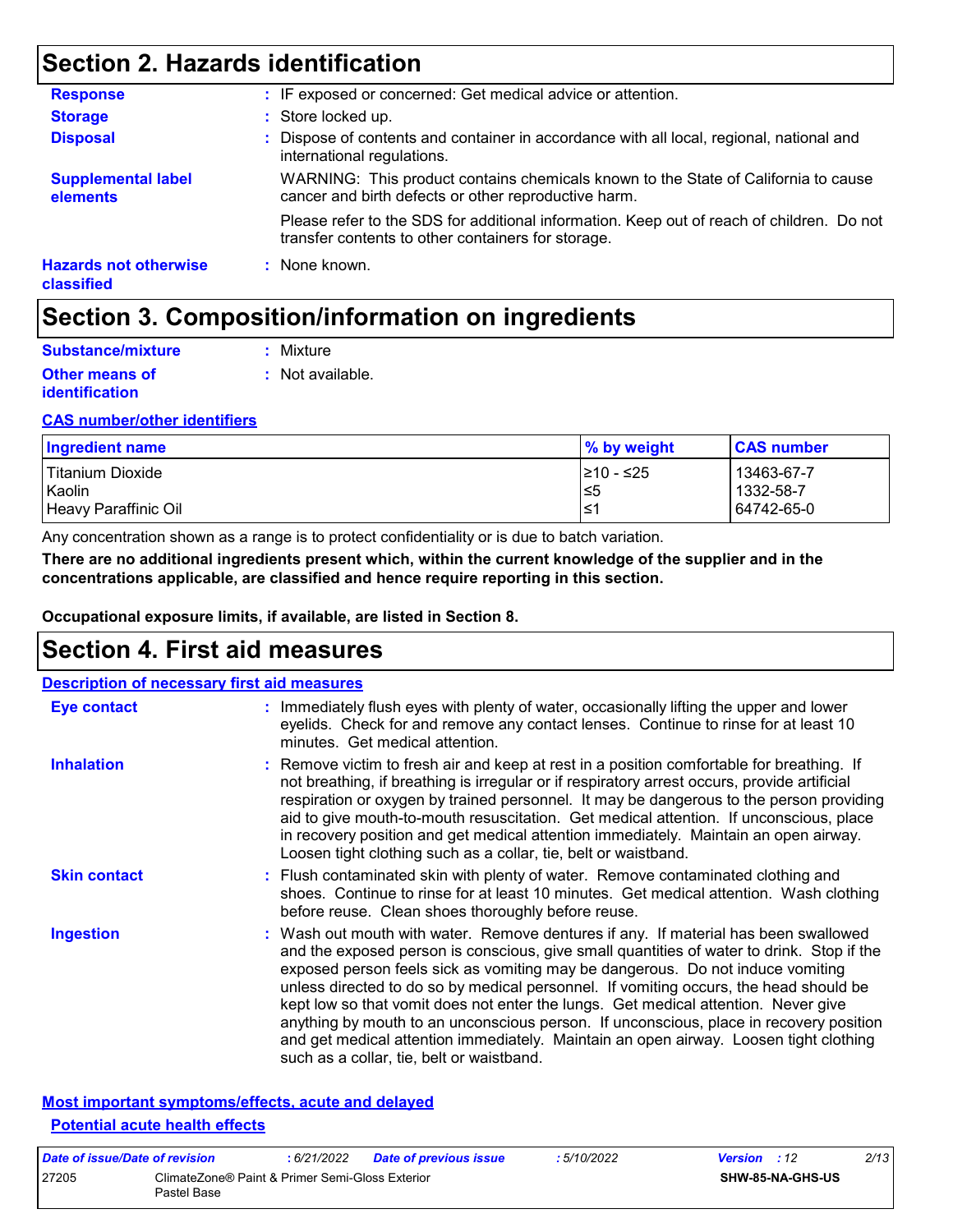# **Section 4. First aid measures**

| <b>Eye contact</b>                  | : No known significant effects or critical hazards.                                                                                                                           |
|-------------------------------------|-------------------------------------------------------------------------------------------------------------------------------------------------------------------------------|
| <b>Inhalation</b>                   | : No known significant effects or critical hazards.                                                                                                                           |
| <b>Skin contact</b>                 | : No known significant effects or critical hazards.                                                                                                                           |
| <b>Ingestion</b>                    | : No known significant effects or critical hazards.                                                                                                                           |
| <b>Over-exposure signs/symptoms</b> |                                                                                                                                                                               |
| Eye contact                         | $:$ No specific data.                                                                                                                                                         |
| <b>Inhalation</b>                   | : No specific data.                                                                                                                                                           |
| <b>Skin contact</b>                 | : No specific data.                                                                                                                                                           |
| <b>Ingestion</b>                    | : No specific data.                                                                                                                                                           |
|                                     | <b>Indication of immediate medical attention and special treatment needed, if necessary</b>                                                                                   |
| Notes to physician                  | : Treat symptomatically. Contact poison treatment specialist immediately if large<br>quantities have been ingested or inhaled.                                                |
| <b>Specific treatments</b>          | : No specific treatment.                                                                                                                                                      |
| <b>Protection of first-aiders</b>   | : No action shall be taken involving any personal risk or without suitable training. It may<br>be dangerous to the person providing aid to give mouth-to-mouth resuscitation. |
|                                     |                                                                                                                                                                               |

#### **See toxicological information (Section 11)**

## **Section 5. Fire-fighting measures**

| <b>Extinguishing media</b>                               |                                                                                                                                                                                                     |
|----------------------------------------------------------|-----------------------------------------------------------------------------------------------------------------------------------------------------------------------------------------------------|
| <b>Suitable extinguishing</b><br>media                   | : Use an extinguishing agent suitable for the surrounding fire.                                                                                                                                     |
| <b>Unsuitable extinguishing</b><br>media                 | : None known.                                                                                                                                                                                       |
| <b>Specific hazards arising</b><br>from the chemical     | : In a fire or if heated, a pressure increase will occur and the container may burst.                                                                                                               |
| <b>Hazardous thermal</b><br>decomposition products       | Decomposition products may include the following materials:<br>carbon dioxide<br>carbon monoxide<br>metal oxide/oxides                                                                              |
| <b>Special protective actions</b><br>for fire-fighters   | : Promptly isolate the scene by removing all persons from the vicinity of the incident if<br>there is a fire. No action shall be taken involving any personal risk or without suitable<br>training. |
| <b>Special protective</b><br>equipment for fire-fighters | : Fire-fighters should wear appropriate protective equipment and self-contained breathing<br>apparatus (SCBA) with a full face-piece operated in positive pressure mode.                            |

# **Section 6. Accidental release measures**

| Personal precautions, protective equipment and emergency procedures |                                                                                                                                                                                                                                                                                                                                                                                                                  |  |  |  |
|---------------------------------------------------------------------|------------------------------------------------------------------------------------------------------------------------------------------------------------------------------------------------------------------------------------------------------------------------------------------------------------------------------------------------------------------------------------------------------------------|--|--|--|
| For non-emergency<br>personnel                                      | : No action shall be taken involving any personal risk or without suitable training.<br>Evacuate surrounding areas. Keep unnecessary and unprotected personnel from<br>entering. Do not touch or walk through spilled material. Avoid breathing vapor or mist.<br>Provide adequate ventilation. Wear appropriate respirator when ventilation is<br>inadequate. Put on appropriate personal protective equipment. |  |  |  |
| For emergency responders                                            | : If specialized clothing is required to deal with the spillage, take note of any information in<br>Section 8 on suitable and unsuitable materials. See also the information in "For non-<br>emergency personnel".                                                                                                                                                                                               |  |  |  |

| Date of issue/Date of revision |                                                                | : 6/21/2022 | <b>Date of previous issue</b> | : 5/10/2022 | <b>Version</b> : 12 |                         | 3/13 |
|--------------------------------|----------------------------------------------------------------|-------------|-------------------------------|-------------|---------------------|-------------------------|------|
| 27205                          | ClimateZone® Paint & Primer Semi-Gloss Exterior<br>Pastel Base |             |                               |             |                     | <b>SHW-85-NA-GHS-US</b> |      |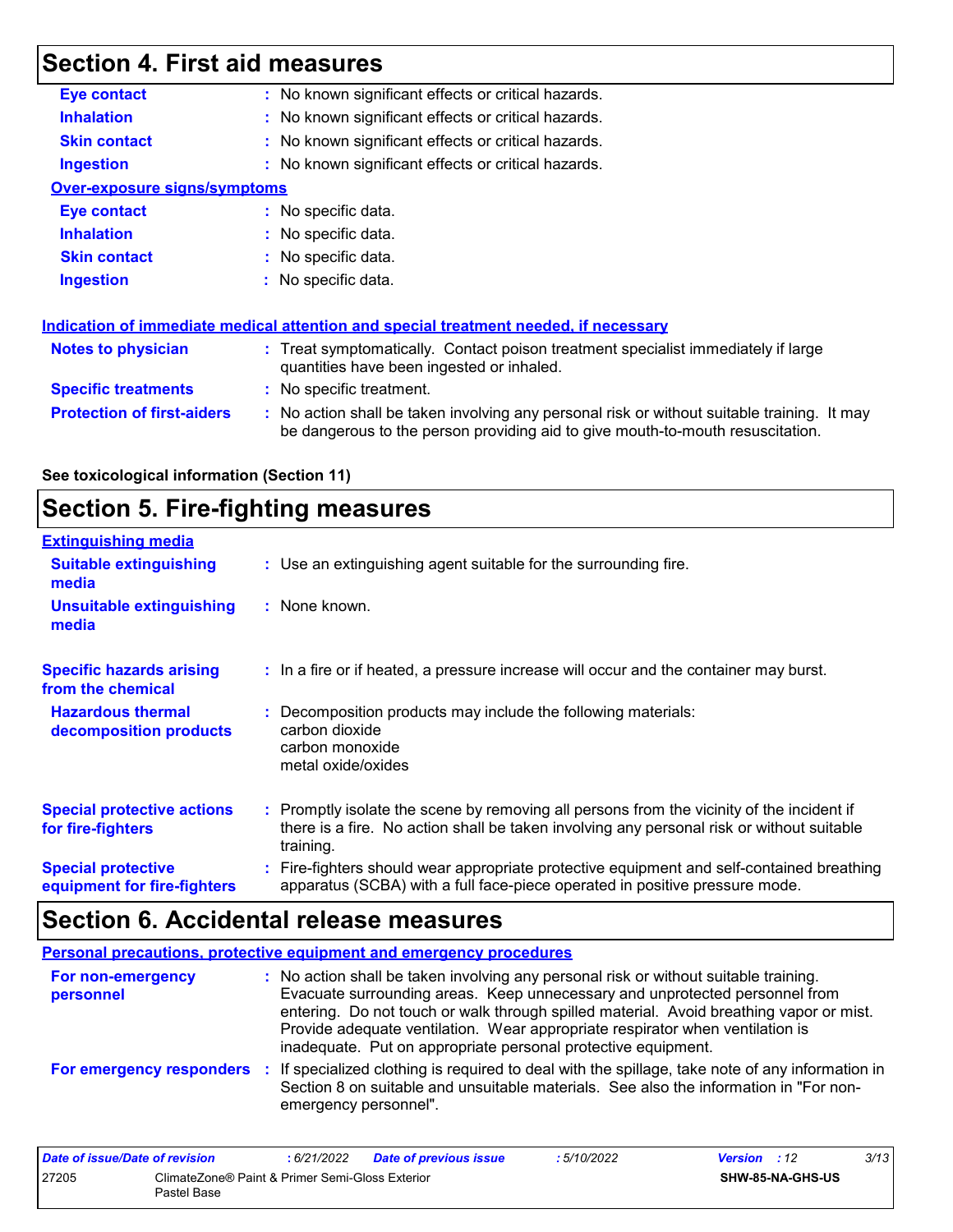### **Section 6. Accidental release measures**

**Environmental precautions :** Avoid dispersal of spilled material and runoff and contact with soil, waterways, drains and sewers. Inform the relevant authorities if the product has caused environmental pollution (sewers, waterways, soil or air).

#### **Methods and materials for containment and cleaning up**

| <b>Small spill</b> | : Stop leak if without risk. Move containers from spill area. Dilute with water and mop up<br>if water-soluble. Alternatively, or if water-insoluble, absorb with an inert dry material and<br>place in an appropriate waste disposal container. Dispose of via a licensed waste<br>disposal contractor.                                                                                                                                                                                                                                                                                                                                                                                                     |
|--------------------|--------------------------------------------------------------------------------------------------------------------------------------------------------------------------------------------------------------------------------------------------------------------------------------------------------------------------------------------------------------------------------------------------------------------------------------------------------------------------------------------------------------------------------------------------------------------------------------------------------------------------------------------------------------------------------------------------------------|
| <b>Large spill</b> | : Stop leak if without risk. Move containers from spill area. Approach release from<br>upwind. Prevent entry into sewers, water courses, basements or confined areas. Wash<br>spillages into an effluent treatment plant or proceed as follows. Contain and collect<br>spillage with non-combustible, absorbent material e.g. sand, earth, vermiculite or<br>diatomaceous earth and place in container for disposal according to local regulations<br>(see Section 13). Dispose of via a licensed waste disposal contractor. Contaminated<br>absorbent material may pose the same hazard as the spilled product. Note: see<br>Section 1 for emergency contact information and Section 13 for waste disposal. |

## **Section 7. Handling and storage**

#### **Precautions for safe handling**

| <b>Protective measures</b>                                                       | : Put on appropriate personal protective equipment (see Section 8). Avoid exposure -<br>obtain special instructions before use. Do not handle until all safety precautions have<br>been read and understood. Do not get in eyes or on skin or clothing. Do not breathe<br>vapor or mist. Do not ingest. If during normal use the material presents a respiratory<br>hazard, use only with adequate ventilation or wear appropriate respirator. Keep in the<br>original container or an approved alternative made from a compatible material, kept<br>tightly closed when not in use. Empty containers retain product residue and can be<br>hazardous. Do not reuse container. |
|----------------------------------------------------------------------------------|-------------------------------------------------------------------------------------------------------------------------------------------------------------------------------------------------------------------------------------------------------------------------------------------------------------------------------------------------------------------------------------------------------------------------------------------------------------------------------------------------------------------------------------------------------------------------------------------------------------------------------------------------------------------------------|
| <b>Advice on general</b><br>occupational hygiene                                 | : Eating, drinking and smoking should be prohibited in areas where this material is<br>handled, stored and processed. Workers should wash hands and face before eating,<br>drinking and smoking. Remove contaminated clothing and protective equipment before<br>entering eating areas. See also Section 8 for additional information on hygiene<br>measures.                                                                                                                                                                                                                                                                                                                 |
| <b>Conditions for safe storage,</b><br>including any<br><b>incompatibilities</b> | Store in accordance with local regulations. Store in original container protected from<br>direct sunlight in a dry, cool and well-ventilated area, away from incompatible materials<br>(see Section 10) and food and drink. Store locked up. Keep container tightly closed<br>and sealed until ready for use. Containers that have been opened must be carefully<br>resealed and kept upright to prevent leakage. Do not store in unlabeled containers.<br>Use appropriate containment to avoid environmental contamination. See Section 10 for<br>incompatible materials before handling or use.                                                                             |

## **Section 8. Exposure controls/personal protection**

#### **Control parameters**

**Occupational exposure limits (OSHA United States)**

| <b>Ingredient name</b>         |             |                                                 | CAS#                          | <b>Exposure limits</b>                                                                                                                                               |                                                                                                                                 |      |
|--------------------------------|-------------|-------------------------------------------------|-------------------------------|----------------------------------------------------------------------------------------------------------------------------------------------------------------------|---------------------------------------------------------------------------------------------------------------------------------|------|
| <b>Titanium Dioxide</b>        |             |                                                 | 13463-67-7                    | ACGIH TLV (United States, 1/2021).<br>TWA: 10 mg/m <sup>3</sup> 8 hours.<br>OSHA PEL (United States, 5/2018).<br>TWA: 15 mg/m <sup>3</sup> 8 hours. Form: Total dust |                                                                                                                                 |      |
| Kaolin                         |             |                                                 | 1332-58-7                     | fraction                                                                                                                                                             | ACGIH TLV (United States, 1/2021).<br>TWA: 2 mg/m <sup>3</sup> 8 hours. Form: Respirable<br>NIOSH REL (United States, 10/2020). |      |
| Date of issue/Date of revision |             | :6/21/2022                                      | <b>Date of previous issue</b> | :5/10/2022                                                                                                                                                           | Version : 12                                                                                                                    | 4/13 |
| 27205                          | Pastel Base | ClimateZone® Paint & Primer Semi-Gloss Exterior |                               |                                                                                                                                                                      | SHW-85-NA-GHS-US                                                                                                                |      |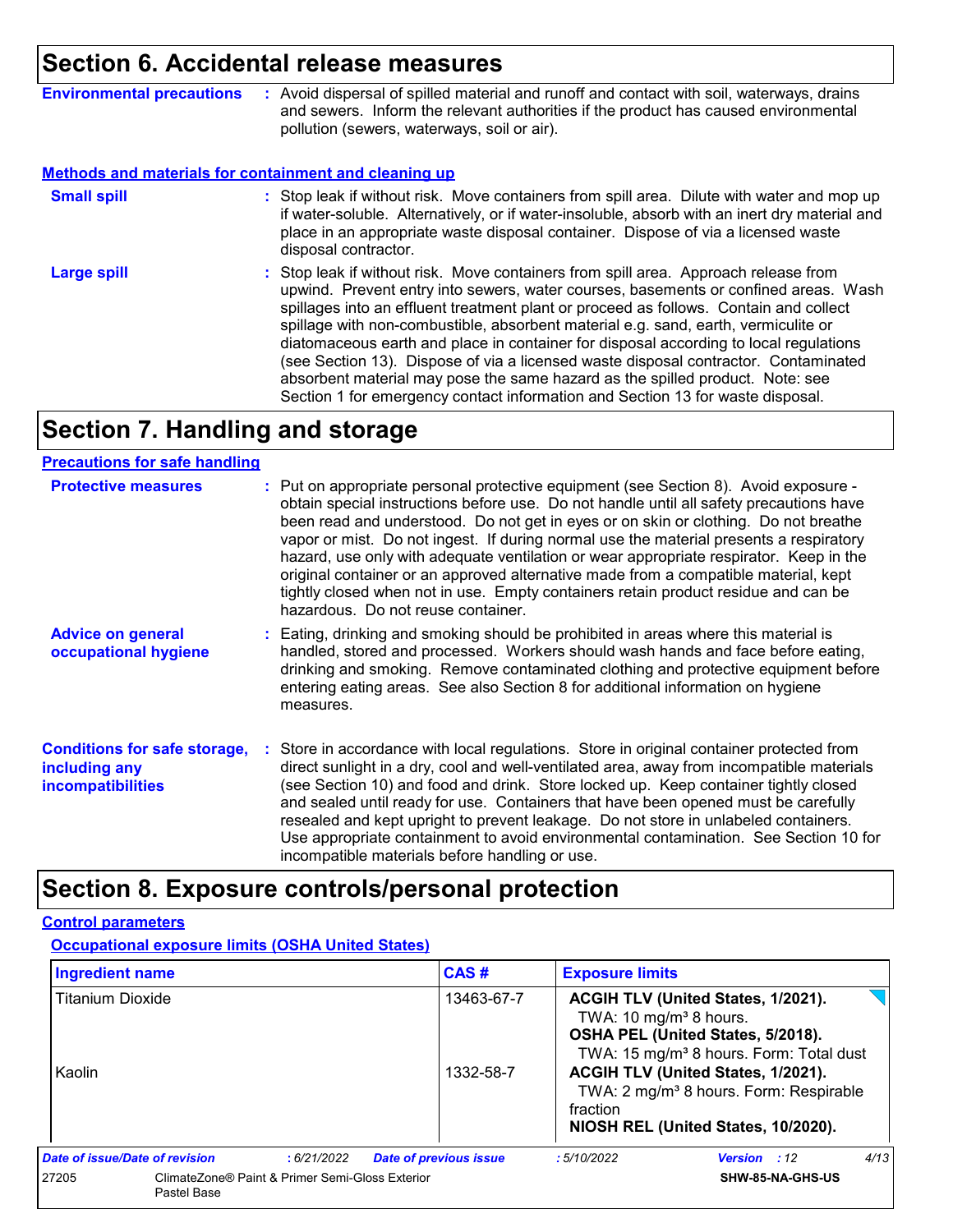# **Section 8. Exposure controls/personal protection**

| Heavy Paraffinic Oil | 64742-65-0 | TWA: 5 mg/m <sup>3</sup> 10 hours. Form: Respirable<br>fraction<br>TWA: 10 mg/m <sup>3</sup> 10 hours. Form: Total<br>OSHA PEL (United States, 5/2018).<br>TWA: 5 mg/m <sup>3</sup> 8 hours. Form: Respirable<br>fraction<br>TWA: 15 mg/m <sup>3</sup> 8 hours. Form: Total dust<br>ACGIH TLV (United States, 1/2021).<br>TWA: 5 mg/m <sup>3</sup> 8 hours. Form: Inhalable<br>fraction<br>OSHA PEL (United States, 5/2018).<br>TWA: 5 mg/m <sup>3</sup> 8 hours.<br>NIOSH REL (United States, 10/2020).<br>TWA: 5 mg/m <sup>3</sup> 10 hours. Form: Mist<br>STEL: 10 mg/m <sup>3</sup> 15 minutes. Form: Mist |
|----------------------|------------|----------------------------------------------------------------------------------------------------------------------------------------------------------------------------------------------------------------------------------------------------------------------------------------------------------------------------------------------------------------------------------------------------------------------------------------------------------------------------------------------------------------------------------------------------------------------------------------------------------------|
|----------------------|------------|----------------------------------------------------------------------------------------------------------------------------------------------------------------------------------------------------------------------------------------------------------------------------------------------------------------------------------------------------------------------------------------------------------------------------------------------------------------------------------------------------------------------------------------------------------------------------------------------------------------|

#### **Occupational exposure limits (Canada)**

| Titanium dioxide | 13463-67-7 | <b>CA British Columbia Provincial (Canada,</b><br>6/2021).<br>TWA: 10 mg/m <sup>3</sup> 8 hours. Form: Total dust<br>TWA: 3 mg/m <sup>3</sup> 8 hours. Form: respirable<br>fraction<br>CA Quebec Provincial (Canada, 6/2021).<br>TWAEV: 10 mg/m <sup>3</sup> 8 hours. Form: Total dust.                                                                                                                                                                                                                                                                                                                                                                            |
|------------------|------------|--------------------------------------------------------------------------------------------------------------------------------------------------------------------------------------------------------------------------------------------------------------------------------------------------------------------------------------------------------------------------------------------------------------------------------------------------------------------------------------------------------------------------------------------------------------------------------------------------------------------------------------------------------------------|
|                  |            | CA Alberta Provincial (Canada, 6/2018).<br>8 hrs OEL: 10 mg/m <sup>3</sup> 8 hours.<br>CA Ontario Provincial (Canada, 6/2019).<br>TWA: 10 mg/m <sup>3</sup> 8 hours.<br><b>CA Saskatchewan Provincial (Canada,</b><br>7/2013).<br>STEL: 20 mg/m <sup>3</sup> 15 minutes.<br>TWA: 10 mg/m <sup>3</sup> 8 hours.                                                                                                                                                                                                                                                                                                                                                     |
| Kaolin           | 1332-58-7  | CA Alberta Provincial (Canada, 6/2018).<br>8 hrs OEL: 2 mg/m <sup>3</sup> 8 hours. Form:<br>Respirable<br><b>CA British Columbia Provincial (Canada,</b><br>$6/2021$ ).<br>TWA: 2 mg/m <sup>3</sup> 8 hours. Form: Respirable<br>CA Quebec Provincial (Canada, 6/2021).<br>TWAEV: 2 mg/m <sup>3</sup> 8 hours. Form: Respirable<br>dust.<br>CA Ontario Provincial (Canada, 6/2019).<br>TWA: 2 mg/m <sup>3</sup> 8 hours. Form: Respirable<br>particulate matter.<br><b>CA Saskatchewan Provincial (Canada,</b><br>7/2013).<br>STEL: 4 mg/m <sup>3</sup> 15 minutes. Form: respirable<br>fraction<br>TWA: 2 mg/m <sup>3</sup> 8 hours. Form: respirable<br>fraction |
| diuron (ISO)     | 330-54-1   | CA Alberta Provincial (Canada, 6/2018).<br>8 hrs OEL: 10 mg/m <sup>3</sup> 8 hours.<br><b>CA British Columbia Provincial (Canada,</b><br>6/2021).<br>TWA: 10 mg/m <sup>3</sup> 8 hours.                                                                                                                                                                                                                                                                                                                                                                                                                                                                            |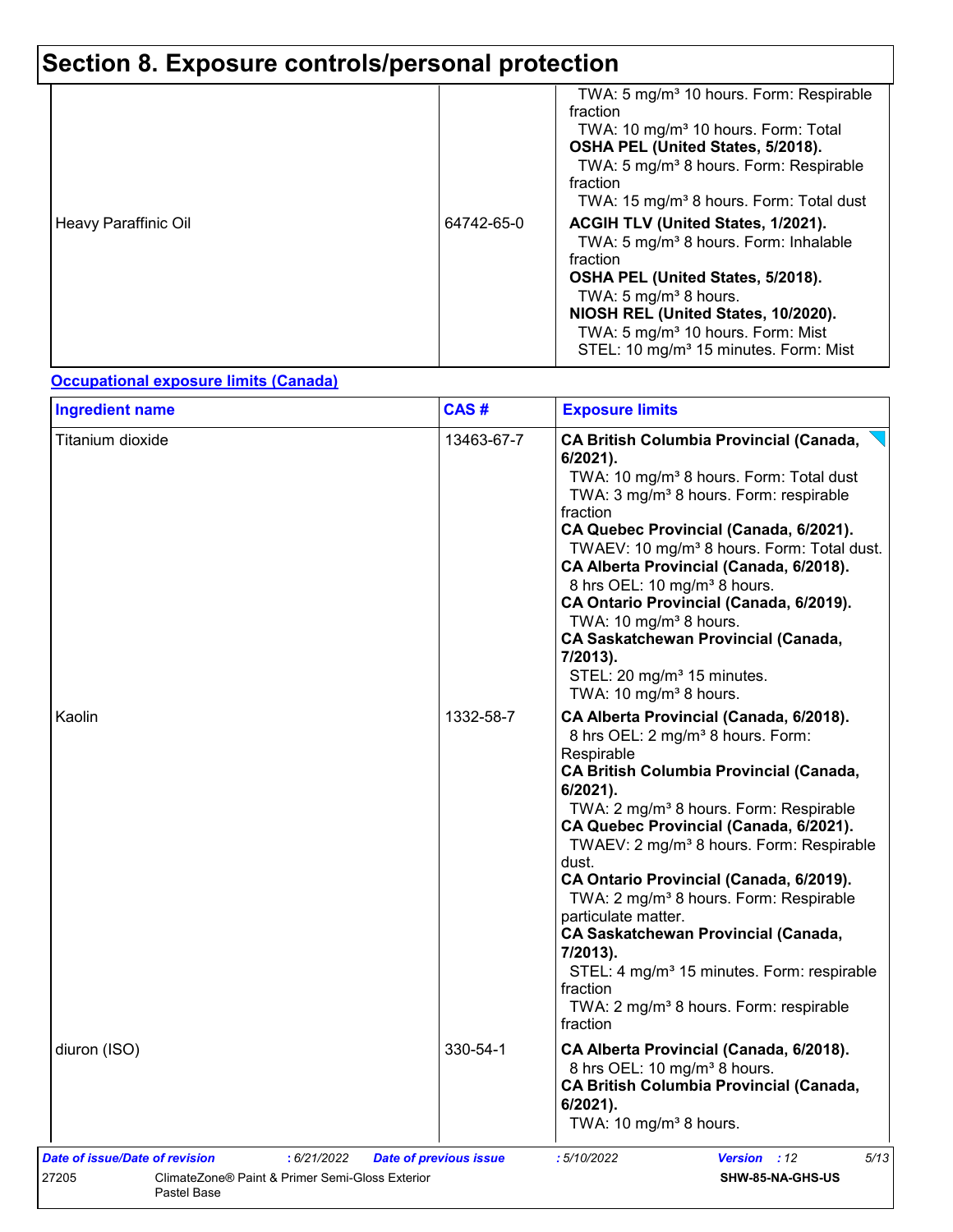# **Section 8. Exposure controls/personal protection**

|  | CA Ontario Provincial (Canada, 6/2019).<br>TWA: 10 mg/m <sup>3</sup> 8 hours.<br>CA Quebec Provincial (Canada, 6/2021).<br>TWAEV: 10 mg/m <sup>3</sup> 8 hours.<br><b>CA Saskatchewan Provincial (Canada,</b><br>7/2013).<br>STEL: 20 mg/m <sup>3</sup> 15 minutes.<br>TWA: 10 mg/m <sup>3</sup> 8 hours. |
|--|-----------------------------------------------------------------------------------------------------------------------------------------------------------------------------------------------------------------------------------------------------------------------------------------------------------|
|--|-----------------------------------------------------------------------------------------------------------------------------------------------------------------------------------------------------------------------------------------------------------------------------------------------------------|

#### **Occupational exposure limits (Mexico)**

|              | <b>CAS#</b> | <b>Exposure limits</b>                                                    |
|--------------|-------------|---------------------------------------------------------------------------|
| diuron (ISO) | 330-54-1    | NOM-010-STPS-2014 (Mexico, 4/2016).<br>TWA: 10 mg/m <sup>3</sup> 8 hours. |

| <b>Appropriate engineering</b><br>controls<br><b>Environmental exposure</b> |    | : If user operations generate dust, fumes, gas, vapor or mist, use process enclosures,<br>local exhaust ventilation or other engineering controls to keep worker exposure to<br>airborne contaminants below any recommended or statutory limits.<br>Emissions from ventilation or work process equipment should be checked to ensure                                                                                                                                                                                                                                                                                   |
|-----------------------------------------------------------------------------|----|------------------------------------------------------------------------------------------------------------------------------------------------------------------------------------------------------------------------------------------------------------------------------------------------------------------------------------------------------------------------------------------------------------------------------------------------------------------------------------------------------------------------------------------------------------------------------------------------------------------------|
| controls                                                                    |    | they comply with the requirements of environmental protection legislation. In some<br>cases, fume scrubbers, filters or engineering modifications to the process equipment<br>will be necessary to reduce emissions to acceptable levels.                                                                                                                                                                                                                                                                                                                                                                              |
| <b>Individual protection measures</b>                                       |    |                                                                                                                                                                                                                                                                                                                                                                                                                                                                                                                                                                                                                        |
| <b>Hygiene measures</b>                                                     |    | : Wash hands, forearms and face thoroughly after handling chemical products, before<br>eating, smoking and using the lavatory and at the end of the working period.<br>Appropriate techniques should be used to remove potentially contaminated clothing.<br>Wash contaminated clothing before reusing. Ensure that eyewash stations and safety<br>showers are close to the workstation location.                                                                                                                                                                                                                      |
| <b>Eye/face protection</b>                                                  |    | Safety eyewear complying with an approved standard should be used when a risk<br>assessment indicates this is necessary to avoid exposure to liquid splashes, mists,<br>gases or dusts. If contact is possible, the following protection should be worn, unless<br>the assessment indicates a higher degree of protection: safety glasses with side-<br>shields.                                                                                                                                                                                                                                                       |
| <b>Skin protection</b>                                                      |    |                                                                                                                                                                                                                                                                                                                                                                                                                                                                                                                                                                                                                        |
| <b>Hand protection</b>                                                      |    | : Chemical-resistant, impervious gloves complying with an approved standard should be<br>worn at all times when handling chemical products if a risk assessment indicates this is<br>necessary. Considering the parameters specified by the glove manufacturer, check<br>during use that the gloves are still retaining their protective properties. It should be<br>noted that the time to breakthrough for any glove material may be different for different<br>glove manufacturers. In the case of mixtures, consisting of several substances, the<br>protection time of the gloves cannot be accurately estimated. |
| <b>Body protection</b>                                                      |    | Personal protective equipment for the body should be selected based on the task being<br>performed and the risks involved and should be approved by a specialist before<br>handling this product.                                                                                                                                                                                                                                                                                                                                                                                                                      |
| <b>Other skin protection</b>                                                |    | Appropriate footwear and any additional skin protection measures should be selected<br>based on the task being performed and the risks involved and should be approved by a<br>specialist before handling this product.                                                                                                                                                                                                                                                                                                                                                                                                |
| <b>Respiratory protection</b>                                               | t. | Based on the hazard and potential for exposure, select a respirator that meets the<br>appropriate standard or certification. Respirators must be used according to a<br>respiratory protection program to ensure proper fitting, training, and other important<br>aspects of use.                                                                                                                                                                                                                                                                                                                                      |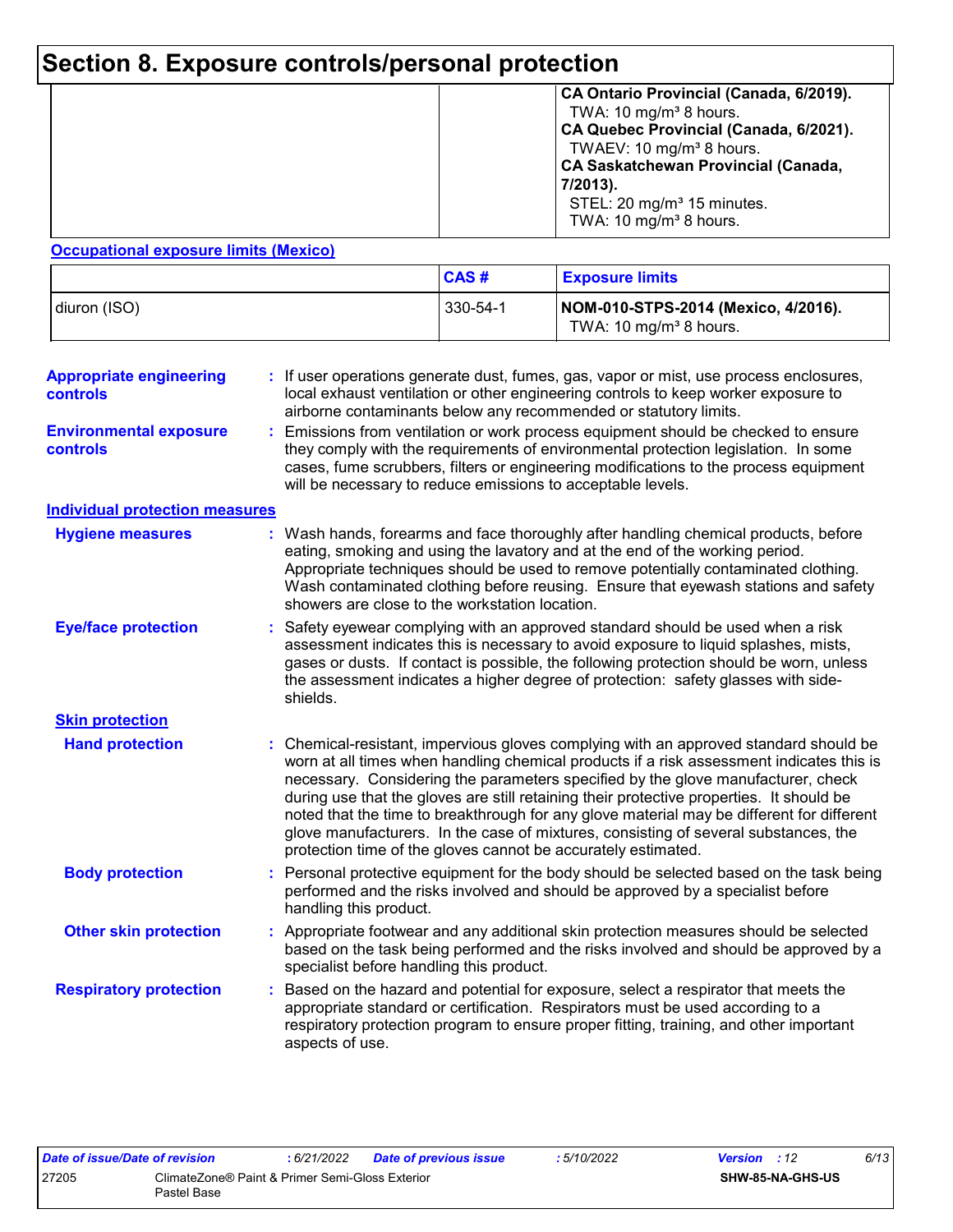# **Section 9. Physical and chemical properties**

The conditions of measurement of all properties are at standard temperature and pressure unless otherwise indicated.

| <b>Appearance</b>                                                 |                                                                |
|-------------------------------------------------------------------|----------------------------------------------------------------|
| <b>Physical state</b>                                             | $:$ Liquid.                                                    |
| <b>Color</b>                                                      | : Not available.                                               |
| Odor                                                              | : Not available.                                               |
| <b>Odor threshold</b>                                             | : Not available.                                               |
| рH                                                                | : 9                                                            |
| <b>Melting point/freezing point</b>                               | : Not available.                                               |
| <b>Boiling point, initial boiling</b><br>point, and boiling range | : $100^{\circ}$ C (212 $^{\circ}$ F)                           |
| <b>Flash point</b>                                                | : Closed cup: Not applicable.                                  |
| <b>Evaporation rate</b>                                           | $0.09$ (butyl acetate = 1)                                     |
| <b>Flammability</b>                                               | : Not available.                                               |
| Lower and upper explosion<br>limit/flammability limit             | : Not available.                                               |
| <b>Vapor pressure</b>                                             | : $2.3$ kPa (17.5 mm Hg)                                       |
| <b>Relative vapor density</b>                                     | : 1 [Air = 1]                                                  |
| <b>Relative density</b>                                           | : 1.19                                                         |
| <b>Solubility</b>                                                 | : Not available.                                               |
| <b>Partition coefficient: n-</b><br>octanol/water                 | : Not applicable.                                              |
| <b>Auto-ignition temperature</b>                                  | : Not available.                                               |
| <b>Decomposition temperature</b>                                  | : Not available.                                               |
| <b>Viscosity</b>                                                  | Kinematic (40°C (104°F)): >20.5 mm <sup>2</sup> /s (>20.5 cSt) |
| <b>Molecular weight</b>                                           | Not applicable.                                                |
| <b>Aerosol product</b>                                            |                                                                |
| <b>Heat of combustion</b>                                         | : $1.357$ kJ/g                                                 |

# **Section 10. Stability and reactivity**

| <b>Reactivity</b>                            | : No specific test data related to reactivity available for this product or its ingredients.              |  |
|----------------------------------------------|-----------------------------------------------------------------------------------------------------------|--|
| <b>Chemical stability</b>                    | : The product is stable.                                                                                  |  |
| <b>Possibility of hazardous</b><br>reactions | : Under normal conditions of storage and use, hazardous reactions will not occur.                         |  |
| <b>Conditions to avoid</b>                   | : No specific data.                                                                                       |  |
| Incompatible materials                       | : No specific data.                                                                                       |  |
| <b>Hazardous decomposition</b><br>products   | : Under normal conditions of storage and use, hazardous decomposition products should<br>not be produced. |  |

| Date of issue/Date of revision |                                                                | : 6/21/2022 | <b>Date of previous issue</b> | : 5/10/2022 | <b>Version</b> : 12 |                  | 7/13 |
|--------------------------------|----------------------------------------------------------------|-------------|-------------------------------|-------------|---------------------|------------------|------|
| 27205                          | ClimateZone® Paint & Primer Semi-Gloss Exterior<br>Pastel Base |             |                               |             |                     | SHW-85-NA-GHS-US |      |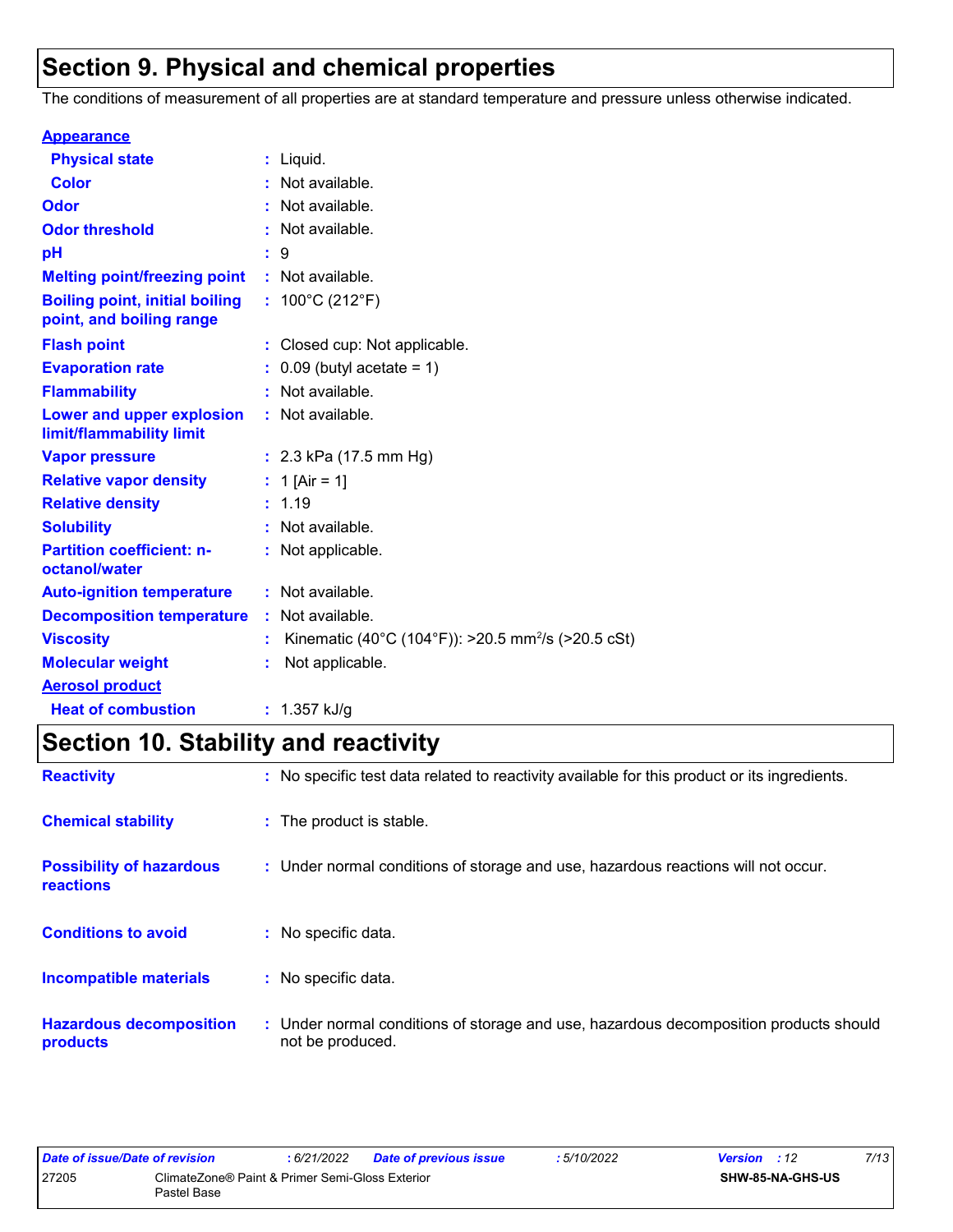# **Section 11. Toxicological information**

#### **Information on toxicological effects**

#### **Acute toxicity**

| <b>Product/ingredient name</b> | <b>Result</b>             | <b>Species</b> | <b>Dose</b>                | <b>Exposure</b> |
|--------------------------------|---------------------------|----------------|----------------------------|-----------------|
| Heavy Paraffinic Oil           | ILD50 Dermal<br>LD50 Oral | Rabbit<br>Rat  | >5000 mg/kg<br>>5000 mg/kg |                 |

#### **Irritation/Corrosion**

| <b>Product/ingredient name</b> | <b>Result</b>        | <b>Species</b> | <b>Score</b> | <b>Exposure</b> | <b>Observation</b> |
|--------------------------------|----------------------|----------------|--------------|-----------------|--------------------|
| Titanium Dioxide               | Skin - Mild irritant | Human          |              | 72 hours 300    |                    |
|                                |                      |                |              | ug.             |                    |

#### **Sensitization**

Not available.

#### **Mutagenicity**

Not available.

#### **Carcinogenicity**

Not available.

#### **Classification**

| <b>Product/ingredient name</b> | <b>OSHA</b> | <b>IARC</b> | <b>NTP</b> |
|--------------------------------|-------------|-------------|------------|
| Titanium Dioxide               |             | 2E          |            |

#### **Reproductive toxicity**

Not available.

#### **Teratogenicity**

Not available.

#### **Specific target organ toxicity (single exposure)**

Not available.

#### **Specific target organ toxicity (repeated exposure)**

| <b>Name</b> | <b>Category</b>        | <b>Route of</b><br><b>exposure</b> | <b>Target organs</b> |
|-------------|------------------------|------------------------------------|----------------------|
| Kaolin      | ∣Category <sup>≁</sup> | <b>l</b> inhalation                | lungs                |

#### **Aspiration hazard**

| <b>Name</b>          | Result                         |
|----------------------|--------------------------------|
| Heavy Paraffinic Oil | ASPIRATION HAZARD - Category 1 |

| Information on the likely<br>routes of exposure | : Not available.                                    |
|-------------------------------------------------|-----------------------------------------------------|
| <b>Potential acute health effects</b>           |                                                     |
| <b>Eye contact</b>                              | : No known significant effects or critical hazards. |
| <b>Inhalation</b>                               | : No known significant effects or critical hazards. |
| <b>Skin contact</b>                             | : No known significant effects or critical hazards. |
| <b>Ingestion</b>                                | : No known significant effects or critical hazards. |

#### **Symptoms related to the physical, chemical and toxicological characteristics**

| Date of issue/Date of revision |                                                                | 6/21/2022 | <b>Date of previous issue</b> | : 5/10/2022 | <b>Version</b> : 12     | 8/13 |
|--------------------------------|----------------------------------------------------------------|-----------|-------------------------------|-------------|-------------------------|------|
| 27205                          | ClimateZone® Paint & Primer Semi-Gloss Exterior<br>Pastel Base |           |                               |             | <b>SHW-85-NA-GHS-US</b> |      |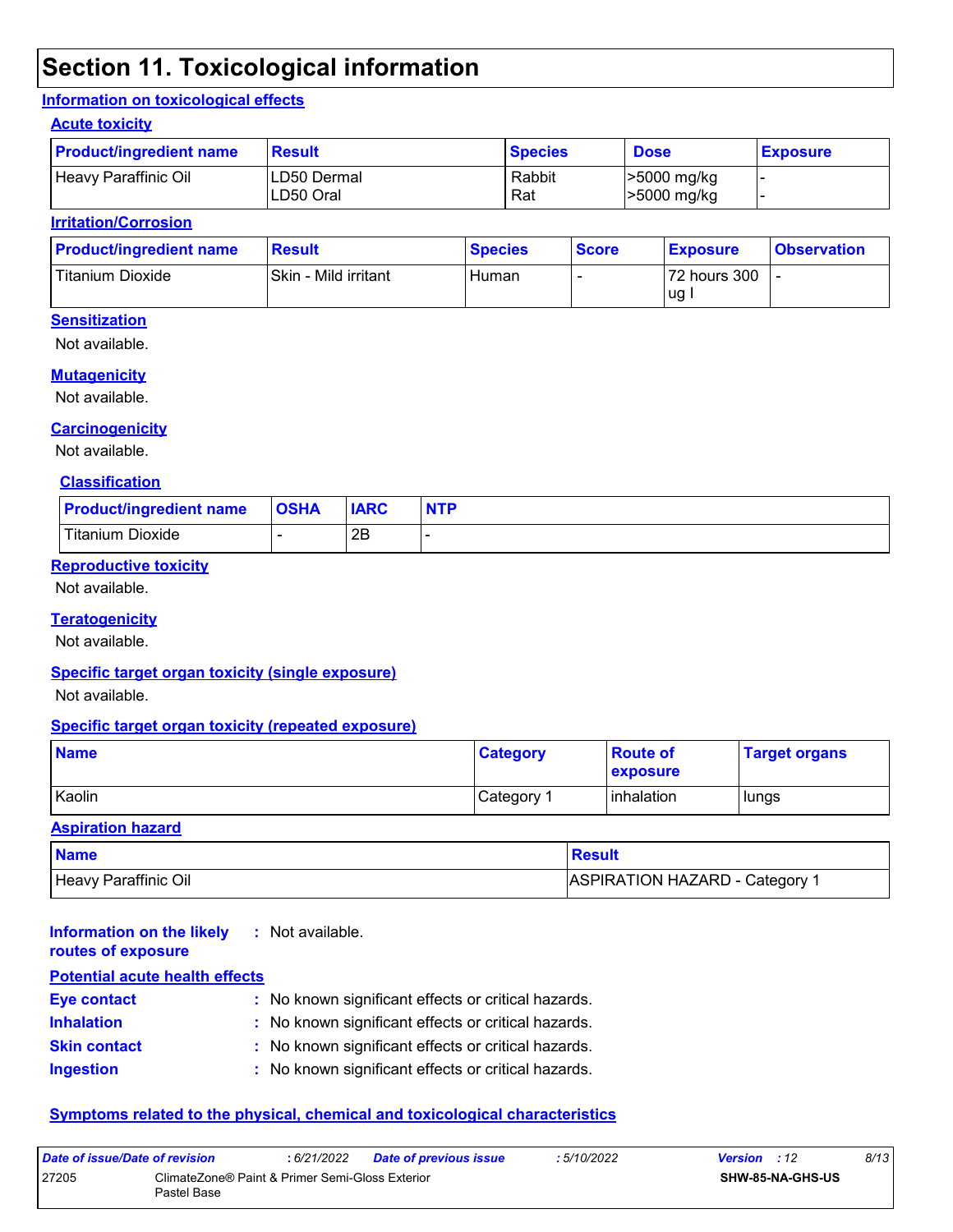## **Section 11. Toxicological information**

|                                              | <u>sush rin roxusologlodi illisriilation</u>                                              |
|----------------------------------------------|-------------------------------------------------------------------------------------------|
| <b>Eye contact</b>                           | : No specific data.                                                                       |
| <b>Inhalation</b>                            | : No specific data.                                                                       |
| <b>Skin contact</b>                          | No specific data.                                                                         |
| <b>Ingestion</b>                             | : No specific data.                                                                       |
|                                              | Delayed and immediate effects and also chronic effects from short and long term exposure  |
| <b>Short term exposure</b>                   |                                                                                           |
| <b>Potential immediate</b><br>effects        | : Not available.                                                                          |
| <b>Potential delayed effects</b>             | : Not available.                                                                          |
| <b>Long term exposure</b>                    |                                                                                           |
| <b>Potential immediate</b><br><b>effects</b> | : Not available.                                                                          |
| <b>Potential delayed effects</b>             | : Not available.                                                                          |
| <b>Potential chronic health effects</b>      |                                                                                           |
| Not available.                               |                                                                                           |
| <b>General</b>                               | : Causes damage to organs through prolonged or repeated exposure.                         |
| <b>Carcinogenicity</b>                       | Suspected of causing cancer. Risk of cancer depends on duration and level of<br>exposure. |
| <b>Mutagenicity</b>                          | No known significant effects or critical hazards.                                         |
| <b>Teratogenicity</b>                        | No known significant effects or critical hazards.                                         |
| <b>Developmental effects</b>                 | No known significant effects or critical hazards.                                         |
| <b>Fertility effects</b>                     | No known significant effects or critical hazards.                                         |
|                                              |                                                                                           |

**Numerical measures of toxicity** Not available. **Acute toxicity estimates**

## **Section 12. Ecological information**

#### **Toxicity**

| <b>Product/ingredient name</b> | <b>Result</b>                           | <b>Species</b>                      | <b>Exposure</b> |
|--------------------------------|-----------------------------------------|-------------------------------------|-----------------|
| <sup>I</sup> Titanium Dioxide  | Acute LC50 $>1000000$ µg/l Marine water | <b>Fish - Fundulus heteroclitus</b> | 96 hours        |

#### **Persistence and degradability**

Not available.

#### **Bioaccumulative potential**

Not available.

#### **Mobility in soil**

**Soil/water partition coefficient (KOC)**

**:** Not available.

| Date of issue/Date of revision |                                                                | : 6/21/2022 | Date of previous issue | : 5/10/2022 | <b>Version</b> : 12 |                         | 9/13 |
|--------------------------------|----------------------------------------------------------------|-------------|------------------------|-------------|---------------------|-------------------------|------|
| 27205                          | ClimateZone® Paint & Primer Semi-Gloss Exterior<br>Pastel Base |             |                        |             |                     | <b>SHW-85-NA-GHS-US</b> |      |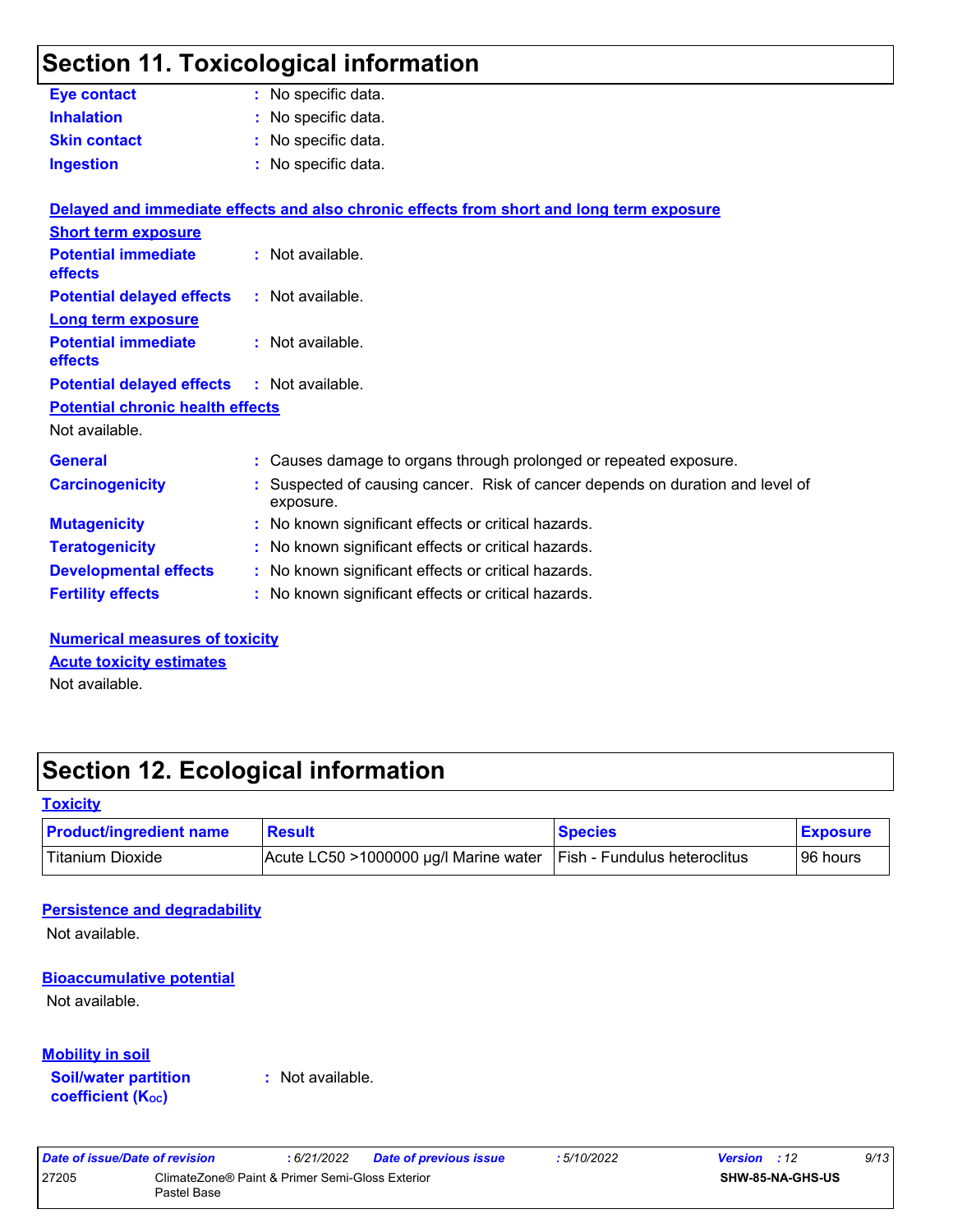## **Section 12. Ecological information**

**Other adverse effects** : No known significant effects or critical hazards.

## **Section 13. Disposal considerations**

**Disposal methods :**

The generation of waste should be avoided or minimized wherever possible. Disposal of this product, solutions and any by-products should at all times comply with the requirements of environmental protection and waste disposal legislation and any regional local authority requirements. Dispose of surplus and non-recyclable products via a licensed waste disposal contractor. Waste should not be disposed of untreated to the sewer unless fully compliant with the requirements of all authorities with jurisdiction. Waste packaging should be recycled. Incineration or landfill should only be considered when recycling is not feasible. This material and its container must be disposed of in a safe way. Care should be taken when handling emptied containers that have not been cleaned or rinsed out. Empty containers or liners may retain some product residues. Avoid dispersal of spilled material and runoff and contact with soil, waterways, drains and sewers.

## **Section 14. Transport information**

|                                        | <b>DOT</b><br><b>Classification</b> | <b>TDG</b><br><b>Classification</b> | <b>Mexico</b><br><b>Classification</b> | <b>IATA</b>                                                                                                                                                                                                     | <b>IMDG</b>                                                                                                                                                                                                                    |
|----------------------------------------|-------------------------------------|-------------------------------------|----------------------------------------|-----------------------------------------------------------------------------------------------------------------------------------------------------------------------------------------------------------------|--------------------------------------------------------------------------------------------------------------------------------------------------------------------------------------------------------------------------------|
| <b>UN number</b>                       | Not regulated.                      | Not regulated.                      | Not regulated.                         | <b>UN3082</b>                                                                                                                                                                                                   | <b>UN3082</b>                                                                                                                                                                                                                  |
| <b>UN proper</b><br>shipping name      |                                     | ÷,                                  |                                        | <b>HAZARDOUS</b><br>SUBSTANCE,<br>LIQUID, N.O.S.<br>(Zinc Pyrithione,<br>Diuron)                                                                                                                                | ENVIRONMENTALLY ENVIRONMENTALLY<br><b>HAZARDOUS</b><br>SUBSTANCE,<br>LIQUID, N.O.S.<br>(Zinc Pyrithione,<br>Diuron). Marine<br>pollutant (Zinc<br>Pyrithione, Diuron)                                                          |
| <b>Transport</b><br>hazard class(es)   | $\blacksquare$                      | $\overline{\phantom{a}}$            |                                        | 9                                                                                                                                                                                                               | 9                                                                                                                                                                                                                              |
| <b>Packing group</b>                   | $\blacksquare$                      | $\qquad \qquad \blacksquare$        |                                        | III                                                                                                                                                                                                             | III                                                                                                                                                                                                                            |
| <b>Environmental</b><br><b>hazards</b> | No.                                 | No.                                 | No.                                    | Yes.                                                                                                                                                                                                            | Yes.                                                                                                                                                                                                                           |
| <b>Additional</b><br>information       |                                     | J.                                  |                                        | This product is<br>not regulated as<br>a dangerous<br>good when<br>transported in<br>sizes of ≤5 L or<br>≤5 kg, provided<br>the packagings<br>meet the general<br>provisions of<br>5.0.2.4.1<br>5.0.2.6.1.1 and | This product is not<br>regulated as a<br>dangerous good<br>when transported<br>in sizes of ≤5 L or<br>≤5 kg, provided<br>the packagings<br>meet the general<br>provisions of<br>4.1.1.1, 4.1.1.2<br>and 4.1.1.4 to<br>4.1.1.8. |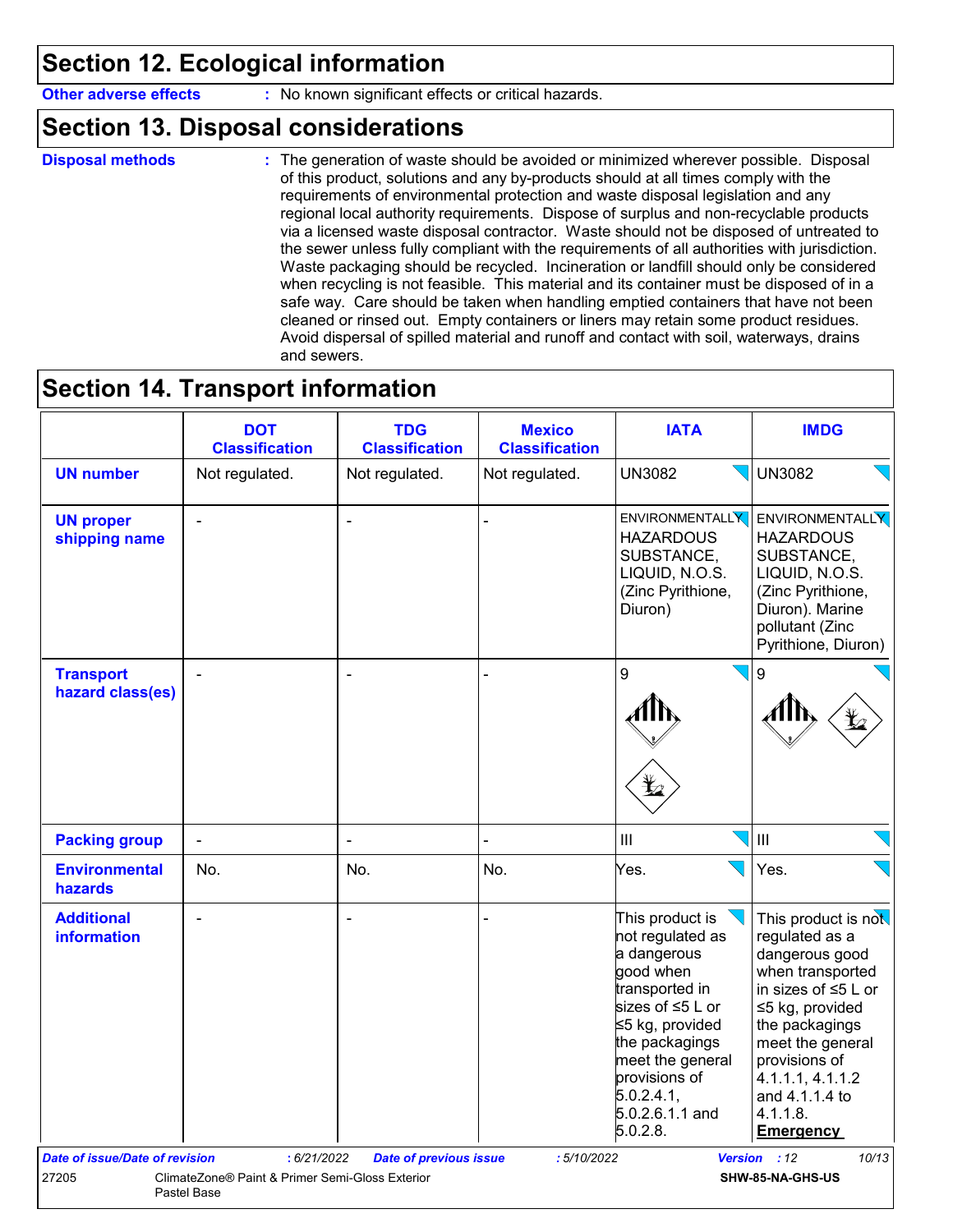| Section 14. Transport information                               |                                                                |                    |                                                                                                                                                                                                                                                                                                                                                                                                                                                                                                                                                                                                                   |  |  |  |  |
|-----------------------------------------------------------------|----------------------------------------------------------------|--------------------|-------------------------------------------------------------------------------------------------------------------------------------------------------------------------------------------------------------------------------------------------------------------------------------------------------------------------------------------------------------------------------------------------------------------------------------------------------------------------------------------------------------------------------------------------------------------------------------------------------------------|--|--|--|--|
|                                                                 |                                                                |                    | schedules F-A, S-<br>F                                                                                                                                                                                                                                                                                                                                                                                                                                                                                                                                                                                            |  |  |  |  |
|                                                                 |                                                                |                    |                                                                                                                                                                                                                                                                                                                                                                                                                                                                                                                                                                                                                   |  |  |  |  |
|                                                                 |                                                                |                    |                                                                                                                                                                                                                                                                                                                                                                                                                                                                                                                                                                                                                   |  |  |  |  |
| <b>Special precautions for user :</b>                           | substances and on all actions in case of emergency situations. |                    | Multi-modal shipping descriptions are provided for informational purposes and do not<br>consider container sizes. The presence of a shipping description for a particular<br>mode of transport (sea, air, etc.), does not indicate that the product is packaged<br>suitably for that mode of transport. All packaging must be reviewed for suitability<br>prior to shipment, and compliance with the applicable regulations is the sole<br>responsibility of the person offering the product for transport. People loading and<br>unloading dangerous goods must be trained on all of the risks deriving from the |  |  |  |  |
| <b>Transport in bulk according</b><br>to <b>IMO</b> instruments | Not available.                                                 |                    |                                                                                                                                                                                                                                                                                                                                                                                                                                                                                                                                                                                                                   |  |  |  |  |
|                                                                 | <b>Proper shipping name</b>                                    | $:$ Not available. |                                                                                                                                                                                                                                                                                                                                                                                                                                                                                                                                                                                                                   |  |  |  |  |

## **Section 15. Regulatory information**

**TSCA 5(a)2 proposed significant new use rules**: 2-Methyl-4-isothiazolin-3-one; 5-Chloro-2-methylisothiazolinone

#### **SARA 313**

SARA 313 (40 CFR 372.45) supplier notification can be found on the Environmental Data Sheet.

#### **California Prop. 65**

WARNING: This product contains chemicals known to the State of California to cause cancer and birth defects or other reproductive harm.

#### **International regulations**

| <b>International lists</b> | : Australia inventory (AIIC): Not determined.                |
|----------------------------|--------------------------------------------------------------|
|                            | China inventory (IECSC): Not determined.                     |
|                            | Japan inventory (CSCL): Not determined.                      |
|                            | Japan inventory (ISHL): Not determined.                      |
|                            | Korea inventory (KECI): Not determined.                      |
|                            | New Zealand Inventory of Chemicals (NZIoC): Not determined.  |
|                            | Philippines inventory (PICCS): Not determined.               |
|                            | Taiwan Chemical Substances Inventory (TCSI): Not determined. |
|                            | Thailand inventory: Not determined.                          |
|                            | Turkey inventory: Not determined.                            |
|                            | Vietnam inventory: Not determined.                           |

### **Section 16. Other information**

#### **Hazardous Material Information System (U.S.A.)**



**The customer is responsible for determining the PPE code for this material. For more information on HMIS® Personal Protective Equipment (PPE) codes, consult the HMIS® Implementation Manual.**

| Date of issue/Date of revision |                                                                | : 6/21/2022 | <b>Date of previous issue</b> | : 5/10/2022 | <b>Version</b> : 12 |                         | 11/13 |
|--------------------------------|----------------------------------------------------------------|-------------|-------------------------------|-------------|---------------------|-------------------------|-------|
| 27205                          | ClimateZone® Paint & Primer Semi-Gloss Exterior<br>Pastel Base |             |                               |             |                     | <b>SHW-85-NA-GHS-US</b> |       |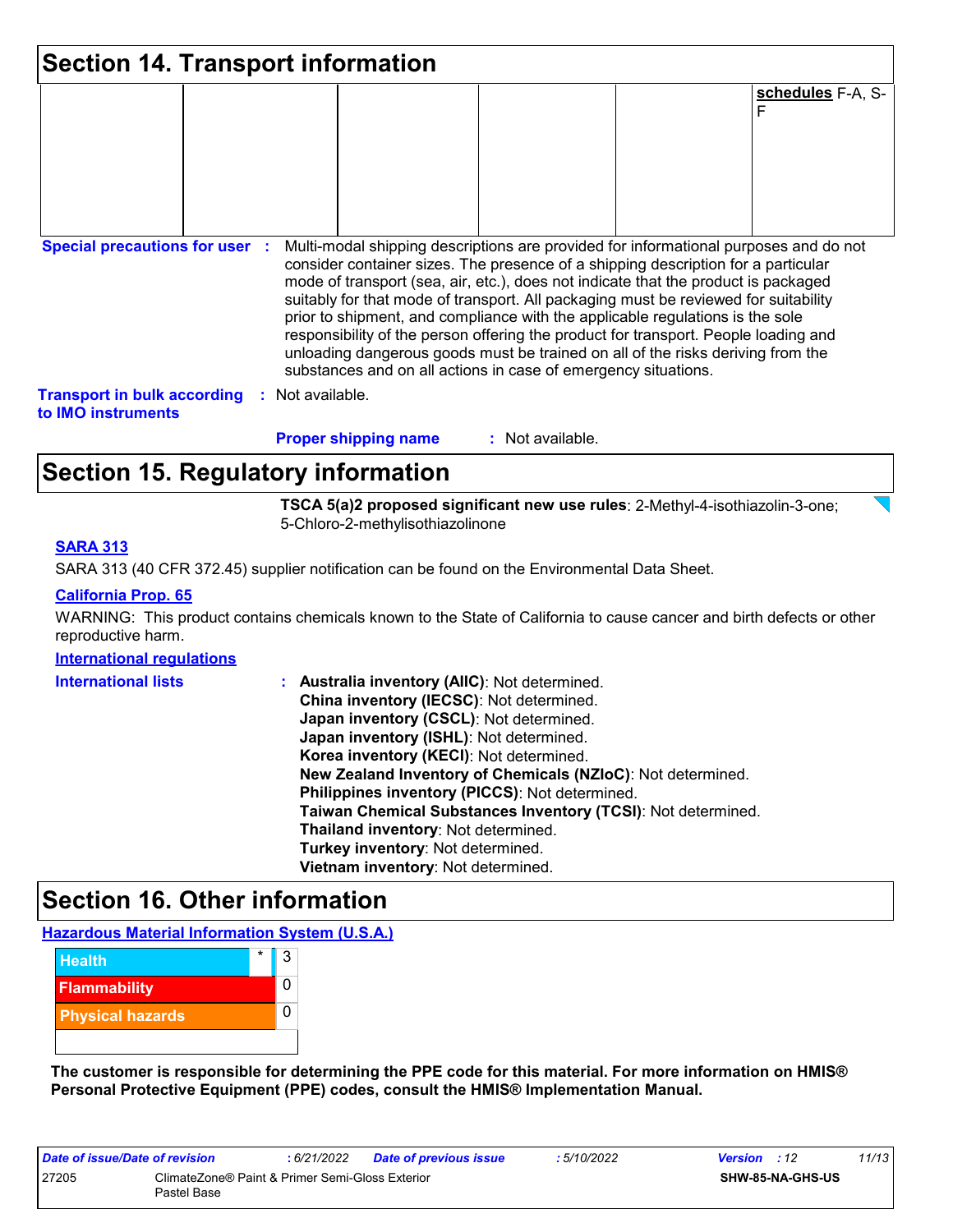## **Section 16. Other information**

**Caution: HMIS® ratings are based on a 0-4 rating scale, with 0 representing minimal hazards or risks, and 4 representing significant hazards or risks. Although HMIS® ratings and the associated label are not required on SDSs or products leaving a facility under 29 CFR 1910.1200, the preparer may choose to provide them. HMIS® ratings are to be used with a fully implemented HMIS® program. HMIS® is a registered trademark and service mark of the American Coatings Association, Inc.**

**Procedure used to derive the classification**

|                                                                                                                                                                                                                                                                                                                                                                                                                                                                                                                                                                                                                                                             | <b>Justification</b> |                  |                                          |
|-------------------------------------------------------------------------------------------------------------------------------------------------------------------------------------------------------------------------------------------------------------------------------------------------------------------------------------------------------------------------------------------------------------------------------------------------------------------------------------------------------------------------------------------------------------------------------------------------------------------------------------------------------------|----------------------|------------------|------------------------------------------|
| CARCINOGENICITY - Category 2<br>SPECIFIC TARGET ORGAN TOXICITY (REPEATED EXPOSURE) - Category 1                                                                                                                                                                                                                                                                                                                                                                                                                                                                                                                                                             |                      |                  | Calculation method<br>Calculation method |
| <b>History</b>                                                                                                                                                                                                                                                                                                                                                                                                                                                                                                                                                                                                                                              |                      |                  |                                          |
| <b>Date of printing</b>                                                                                                                                                                                                                                                                                                                                                                                                                                                                                                                                                                                                                                     |                      | $\div$ 6/21/2022 |                                          |
| Date of issue/Date of<br>revision                                                                                                                                                                                                                                                                                                                                                                                                                                                                                                                                                                                                                           |                      | : 6/21/2022      |                                          |
| Date of previous issue                                                                                                                                                                                                                                                                                                                                                                                                                                                                                                                                                                                                                                      |                      | : 5/10/2022      |                                          |
| <b>Version</b>                                                                                                                                                                                                                                                                                                                                                                                                                                                                                                                                                                                                                                              |                      | : 12             |                                          |
| $\therefore$ ATE = Acute Toxicity Estimate<br><b>Key to abbreviations</b><br><b>BCF</b> = Bioconcentration Factor<br>GHS = Globally Harmonized System of Classification and Labelling of Chemicals<br>IATA = International Air Transport Association<br>IBC = Intermediate Bulk Container<br><b>IMDG = International Maritime Dangerous Goods</b><br>LogPow = logarithm of the octanol/water partition coefficient<br>MARPOL = International Convention for the Prevention of Pollution From Ships, 1973<br>as modified by the Protocol of 1978. ("Marpol" = marine pollution)<br>$N/A = Not available$<br>SGG = Segregation Group<br>$UN = United Nations$ |                      |                  |                                          |

**Indicates information that has changed from previously issued version.**

#### **Notice to reader**

**It is recommended that each customer or recipient of this Safety Data Sheet (SDS) study it carefully and consult resources, as necessary or appropriate, to become aware of and understand the data contained in this SDS and any hazards associated with the product. This information is provided in good faith and believed to be accurate as of the effective date herein. However, no warranty, express or implied, is given. The information presented here applies only to the product as shipped. The addition of any material can change the composition, hazards and risks of the product. Products shall not be repackaged, modified, or tinted except as specifically instructed by the manufacturer, including but not limited to the incorporation of products not specified by the manufacturer, or the use or addition of products in proportions not specified by the manufacturer. Regulatory requirements are subject to change and may differ between various locations and jurisdictions. The customer/buyer/user is responsible to ensure that his activities comply with all country, federal, state, provincial or local laws. The conditions for use of the product are not under the control of the manufacturer; the customer/buyer/user is responsible to determine the conditions necessary for the safe use of this product. The customer/buyer/user should not use the product for any purpose other than the purpose shown in the applicable section of this SDS without first referring to the supplier and obtaining written handling instructions. Due to the proliferation of sources for information such as manufacturer-specific SDS, the manufacturer cannot be responsible for SDSs obtained from any other source.**